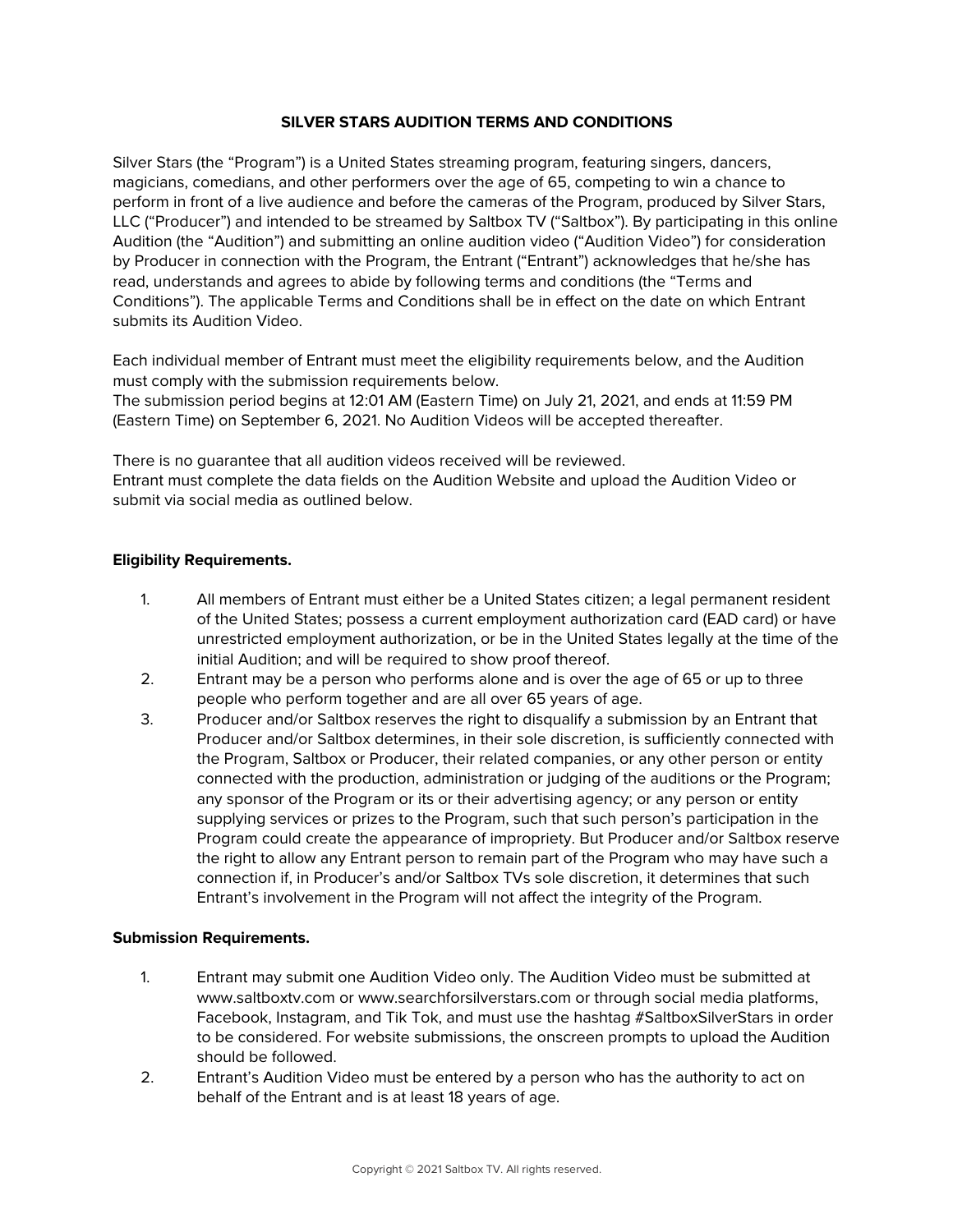- 3. The Audition Video may be no longer than one (1) minute but may include a short introduction (no more than fifteen (15) seconds) stating the name of the Entrant, age(s) of members, where the Entrant is from, and any other information the Entrant would like to convey.
- 4. Audition Videos may not contain material that is sexually explicit, obscene, pornographic, violent, discriminatory (based on race, sex, religion, national origin, physical disability, sexual orientation, or age), illegal, offensive, threatening, profane, or harassing.
- 5. Producer reserves the right to determine, in its sole discretion, the eligibility of each Audition Video. Producer reserves the right in its sole discretion to modify or change the eligibility requirements or submission requirements hereunder from time to time, and such modifications will be effective upon posting to the Program's Website.

# **Selection.**

A limited number of winners will be selected by Producer on or about September 15, 2021, for the pilot program from all eligible entries. Entries will be judged on talent, personality, and ability. The decisions of Producer with respect to the selection of the winners and in regard to all matters relating to the Audition, shall be final and binding. For Facebook, Instagram, and Tik Tok, contest winners will be notified via direct message and/or comment on whichever social media platform their winning entry was posted.

In the event Producer chooses Entrant to participate in the Program auditions, Entrant will be required to fill out, sign, and agree to all of the terms and conditions of additional agreements. In addition, Entrant will be required to complete an extensive background questionnaire and will be subject to a thorough background investigation and other examinations at the Producer's discretion. Entrant's family and/or guests may be required to sign releases concerning the possible taping and/or recording of their names, likenesses, voices, statements, etc.

Producer reserves the right to disqualify, in its sole and absolute discretion, any Entrant from the audition process for any reason or for no reason at all, including without limitation, violation of any portion of these Terms and Conditions, or tampering with the entry process or the audition process. Being chosen to audition and/or compete at any level in the process does not ensure that Entrant will be selected to continue to the next stage of the competition process.

## **General.**

Entrant shall retain all ownership rights in the Entrant's Audition Video. By submitting the Audition Video, Entrant hereby grants to Producer in perpetuity a non-exclusive, royalty-free, transferable license to use, reproduce, distribute, prepare derivative works of, display, adapt, reformat, translate, and otherwise exploit and perform all or any portion of the Audition Video for any purpose whatsoever, throughout the universe, including, without limitation, in connection with (i) the Program, including, without limitation, advertising, marketing, promotion, distribution, merchandising and the exploitation of any and all ancillary and subsidiary rights, and (ii) the business of Producer and/or Saltbox TV, in any and all media formats and through any and all media distribution now or hereafter known and for advertising and promotional purposes, without accounting, notification, credit or other obligation to the Entrant.

Entrant represents and warrants as follows: (i) Entrant is the copyright owner of the Audition Video, or has the necessary authorization to submit the Audition Video hereunder, (ii) the performance in the Audition Video is Entrant's own original work; (iii) the Audition Video is wholly original with Entrant and